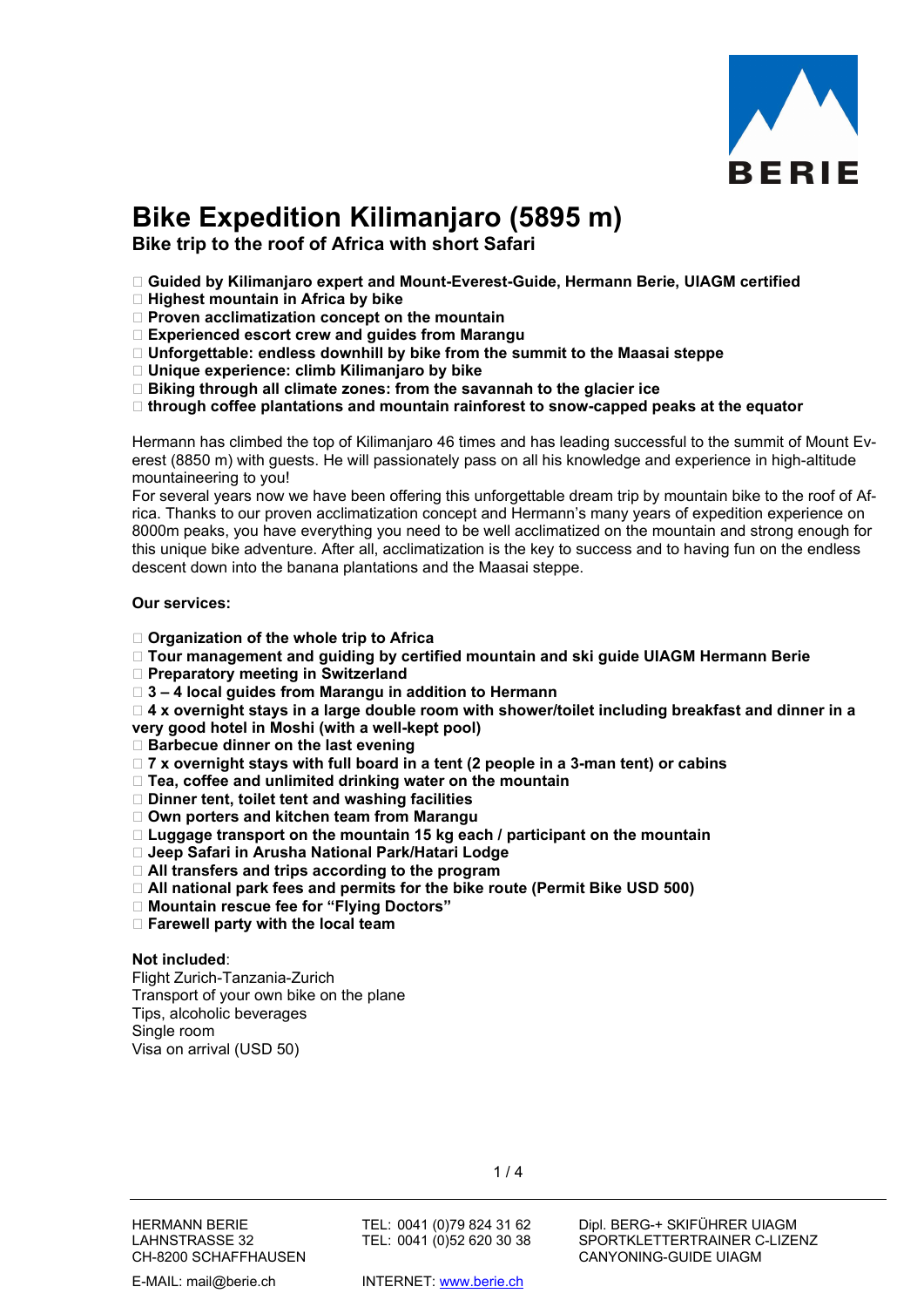

## Requirements:

Our travel structure is designed in such a way that you can acclimate to the altitude in the best possible way. A slow to moderately fast walking / biking pace is important in order to be fit for the actual summit stages and to be able to enjoy the tour as a whole.

Before you start your journey, please train your cardiovascular system with extensive hikes and biketrips in the Alps or with fitness training. Take this opportunity to consult your family doctor to refresh your first-aid kit.

## Itinerary – Bike expedition summit Kilimanjaro

## Day 1

## Zurich – Kilimanjaro Airport JRO, Tanzania

Individual arrival at Zurich-Kloten airport. Meeting point 2 hours before departure at Zurich Airport and checking in the bikes together. Flight via Amsterdam to Arusha Kilimanjaro Airport (JRO). Arrive in the evening and transfer to the hotel in Moshi. (beautiful area with pool in coffee plantations). Davis Kimambo, our partner picks us up at the airport. From the hotel bar you have a magnificent view of Mount Kilimanjaro from the south.

## Day 2

#### Moshi - Hotel

Sleep in, arrive assemble the bikes again. Acclimatization and first exploration tour in the coffee and banana plantations around Moshi with the bikes. Then packing and final preparations for the start of the Kilimanjaro bike tour. From the hotel pool you have a magnificent view of the southern ice fields of Kilimanjaro. Final briefing, fine dinner and overnight stay at the hotel. (1100m)

#### Day 3

#### Moshi – Marangu – Kilemagate-Kilema camp (2980 m).

Today we start early in the morning after breakfast towards Marangu. There we welcome our team and the guides from Marangu who will accompany us. We pick up our permit at the park entrance. Then we drive to the Kilema Gate, where our bike adventure begins in the green high forest. Driving and pushing to the remote Kilema camp at almost 3000 meters above sea level. Overnight in tent. From now on, dinner and all meals together will be prepared and served by our kitchen team.

#### Day 4

#### Kilema Camp – Horombo Huts (3700m) – Zebra rocks (4000m).

Breakfast in beautiful nature with a view of the Maasai steppe and the foothills of Kilimanjaro. Further ascent with the bikes to the Horombo huts, where we will spend two nights for acclimatization. This is very important. The air is already noticeably thinner, a slow pace is the order of the day. A first tour in the direction of the zebra rock with a short descent should be possible. Dinner, overnight in tents or cabins at Horombo Huts.

#### Day 5

## Horombo – Zebra rocks (4335 m)

Today we climb up to more than 4000 meters above sea level to the zebra rocks and the Mawenzi saddle. For the view and optimal acclimatization, we shoulder the bikes on the small summit of the East Lava Hills (4325 m). Sensational view of the rest of the route. Opposite is the jagged Mawenzi. From the saddle down to the Horombo hut, a first long descent awaits you on partly blocked, partly flowing trails. Dinner and overnight at Horombo huts, tent or cabin.

 $2/4$ 

HERMANN BERIE TEL: 0041 (0)79 824 31 62 Dipl. BERG-+ SKIFÜHRER UIAGM LAHNSTRASSE 32 TEL: 0041 (0)52 620 30 38 SPORTKLETTERTRAINER C-LIZENZ CANYONING-GUIDE UIAGM

E-MAIL: mail@berie.ch INTERNET: www.berie.ch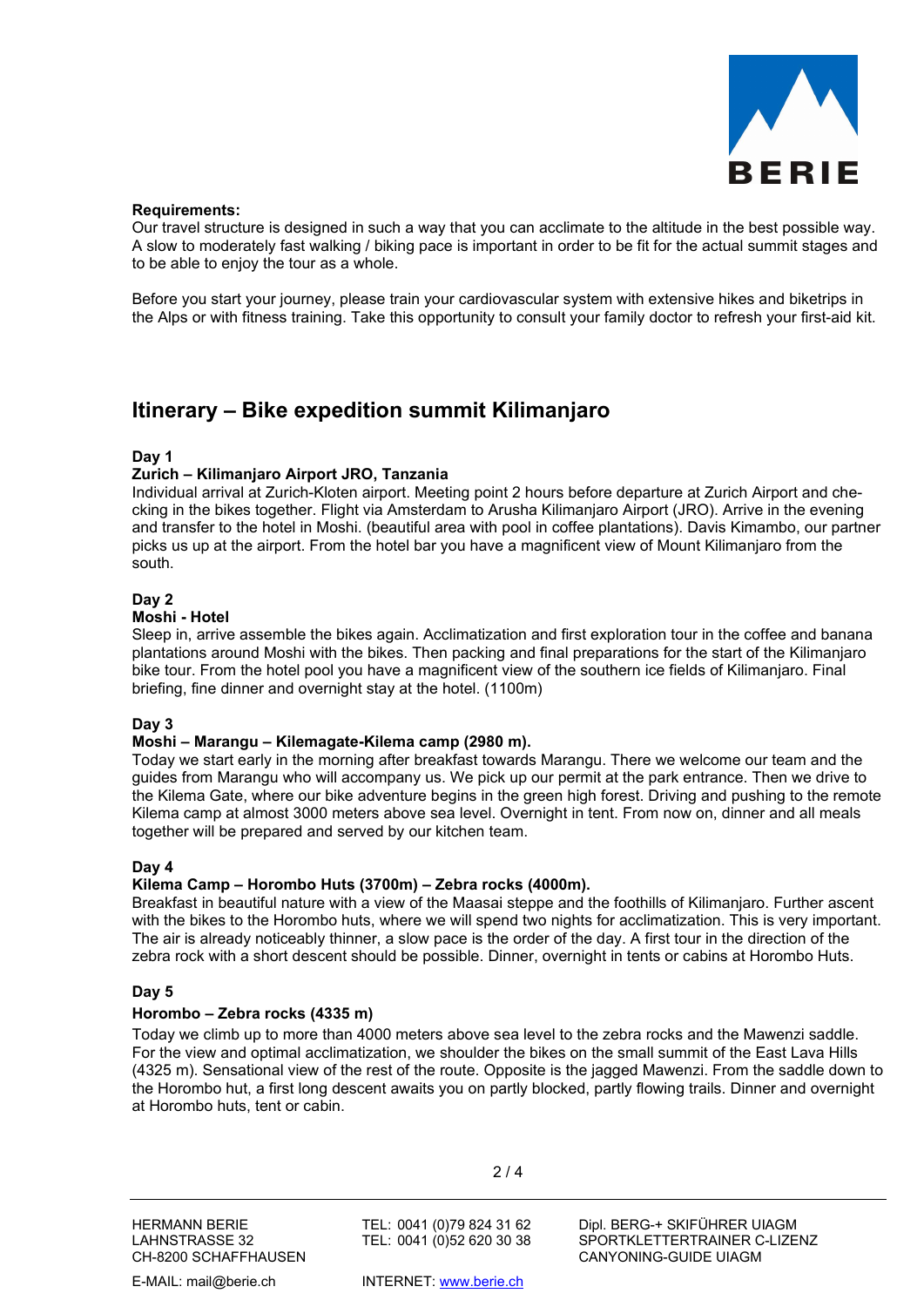

## Day 6 Horombo - Mawenzi Saddle (4295 m)

This last night at 3700 was good for our bodies - already better used to the mountain air, we go up again to the Saddle and the Upper Marangu Route, where we hardly find any hikers. A first exploration trip in this extensive plateau below the Mawenzi makes you look forward to the great adventure that awaits you at Kibo. Dinner and overnight in tents on the Saddle near the lonely Mawenzi Hut. (4400m). This height is ideal and just right for optimal acclimatization before the enormous sleeping height on the Kibo-Hut. The step between the sleeping altitude at 3700 - 4700 is then not so high and you will be better adapted to the "thin air" on the summit day

## Day 7

## Mawenzi Saddle – Kibo hut (4700 m)

From our Mawenzi Camp we have free travel over the "upper route" of the Saddle Plateau to the Kibo Hut, which is already at 4700 meters. The new, comfortable huts with a view of the southern glaciers of the Kibos are wonderfully beautiful in the sun. The landscape is barren up here, this landscape promises flowing downhill pleasure. The altitude is enormous and we are slowly getting used to it. Dinner/overnight in the cabins of the Kibo hut or in a tent.

## Day 8

## Kibo hut – Hans Meyer Cave (5200 m)

Another last acclimatization day: we slowly roll/push the bikes to the legendary Hans Meyer Cave (5200 m) to acclimatize again and secondly to deposit the bikes there for the summit climb at night. So we already know the first part of the trail, which we will commit to the coming night. This tactic (go high, sleep low) has proven itself on all of Hermann's expeditions. Descend back to the Kibo Huts. There is a short night: dinner at 17:00 / breakfast at 23:00 (!), departure to the summit at 00:00.

## Day 9

## Downhill: big summit day! (5895m)

In the glow of the headlamps we push/roll and shoulder our bikes in 5 - 6 hours to Gilman's Point (5690 m). The rocks on the last steep section before the crater rim up to the summit of Gilman's Point require strength and determination. The sunrise up there then rewards the efforts of the night! From here the first passages on the rim of the crater can already be ridden and the sun drives away the tiredness and exertion of the nighttime ascent. The glaciers are within your reach and after a few final climbs, you'll be standing on the highest point in Africa! A great experience and now the long descent awaits you as a reward!

On the wide edge of the crater we roll towards Stella Point and the Bismarck Tower. This is where the steep downhill begins, on a separate route designed for bikers back to the Kibo hut. Like skiers, we cruise down the soft gravel slopes in long turns. Flow trails are waiting for us in the last third. At the Kibo hut, our team greets us with enthusiasm and applause, chef Hubert strengthens us with vegetable soup and fresh juices. The ride down to Kibo Hut is a glorious treat on wide, blocky trails through desert and heathland. We stop the journey at the Horombo huts and spend the night on the mountain one last time, since we have to leave the park together with our team. (downhill 17 km/ 2165 m))

Dinner/Overnight at Horombo huts in tent or cabin.

## Day 10

## Downhill: Horombo Hütten – Marangu

Freshly rested and with a gleam in our eyes from yesterday's summit day, we drive down the wide gravel road into the beautiful mountain rainforest. The air smells of camphor trees again, dense forest lines the endless descent and monkeys jump in the treetops. Arrived in the village of Kilema, we have descended almost 5000 meters from the summit. Here we will be picked up by our vehicles, short transfer to check out at Marangu gate and last lunch and ice cold beer at the gate with our crew. In the afternoon we drive back to Moshi, the first hot shower and the pool are doing us good. The glaciers of Kilimanjaro shine far away and we end the adventure with cool drinks. Dinner/overnight hotel (DR/SR) at Moshi.

 $3/4$ 

HERMANN BERIE TEL: 0041 (0)79 824 31 62 Dipl. BERG-+ SKIFÜHRER UIAGM LAHNSTRASSE 32 TEL: 0041 (0)52 620 30 38 SPORTKLETTERTRAINER C-LIZENZ CANYONING-GUIDE UIAGM

E-MAIL: mail@berie.ch INTERNET: www.berie.ch